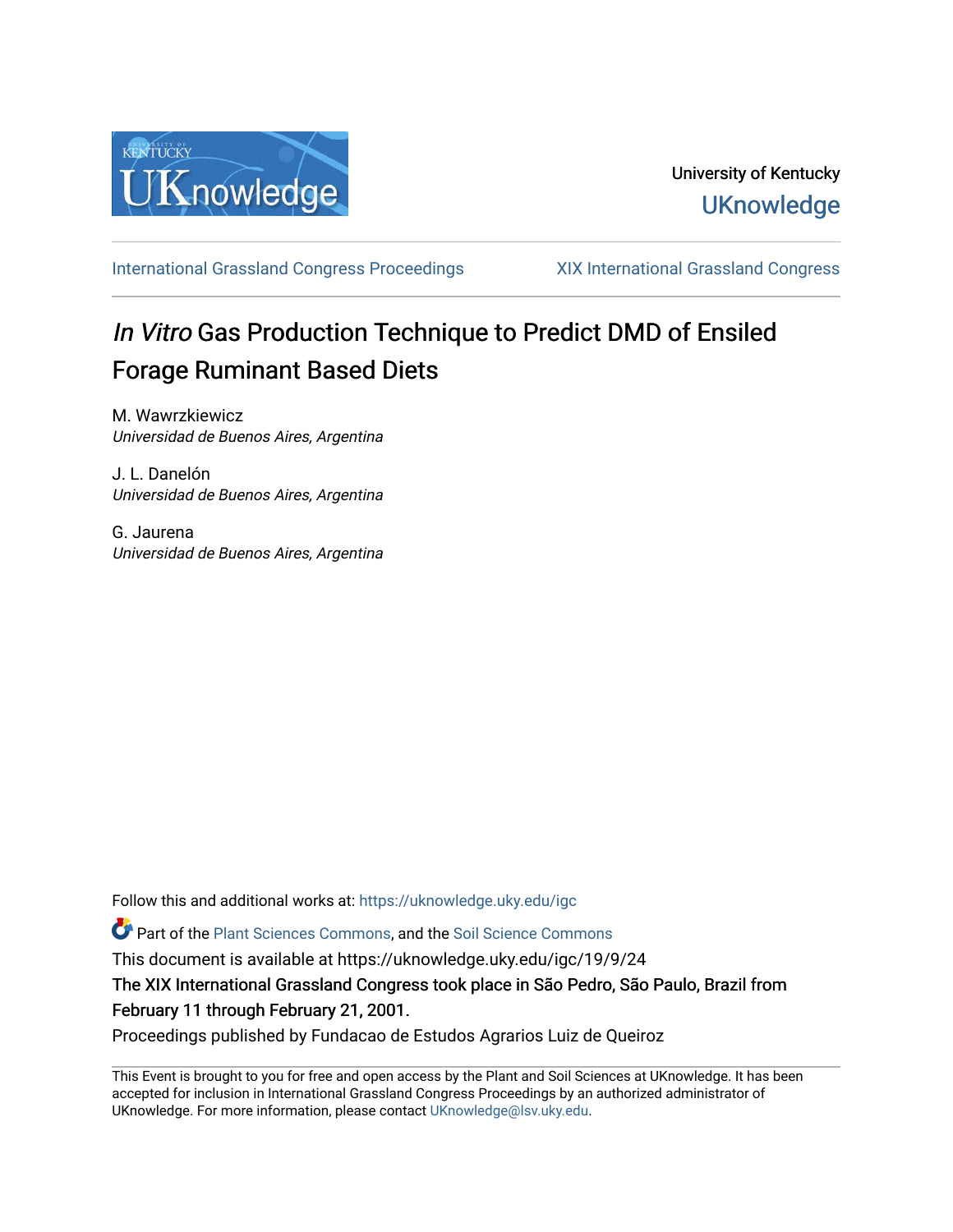## *IN VITRO* **GAS PRODUCTION TECHNIQUE TO PREDICT DMD OF ENSILED FORAGE RUMINANT BASED DIETS**

M. Wawrzkiewicz, J.L. Danelón and G. Jaurena

Laboratorio de Nutrición Animal, FA-UBA, Avda. San Martín 4453, (1417) Buenos Aires,

### Argentina

#### **Abstract**

The *in vitro* gas production technique was used as a tool to develop an improved prediction model of dry matter digestibility of ensiled forage based diets. Eleven diets were tested through conventional experiments of *in vivo* dry matter digestibility (DMD). The same diets were evaluated by the *in vitro* gas production technique using a gas pressure transducer . The parameters of the model  $y = A - B Q^t Z^{\frac{1}{t}}$  were calculated with data from the accumulated gas curves, i.e. *y*=cumulative gas production (ml),  $Q=e^{-b}$ ,  $Z=e^{-c}$ ,  $B=e^{bT+c\sqrt{T}}$ , being *A* the value for gas pool size (ml), plus *lag time*, *minimum lag time*, time for 50% gas production and time for 95% gas production. A stepwise linear regression procedure was used to obtain a model with the best fit. The higher ajusted  $R^2$  (0.85) was obtained for a model with: 1. accumulated gas, 2. lag time, 3. *Q*, 4. *B*, 5. time for 50% gas production and 6. minimum lag time were included in the model.

**Keywords:** Gas production; Silage; *In vivo* Digestibility; *In vitro* technique

#### **Introduction**

Results obtained from *in vivo* trials for feed quality evaluation are usually required as a reference to develop and to validate less expensive and time consuming procedures. Appart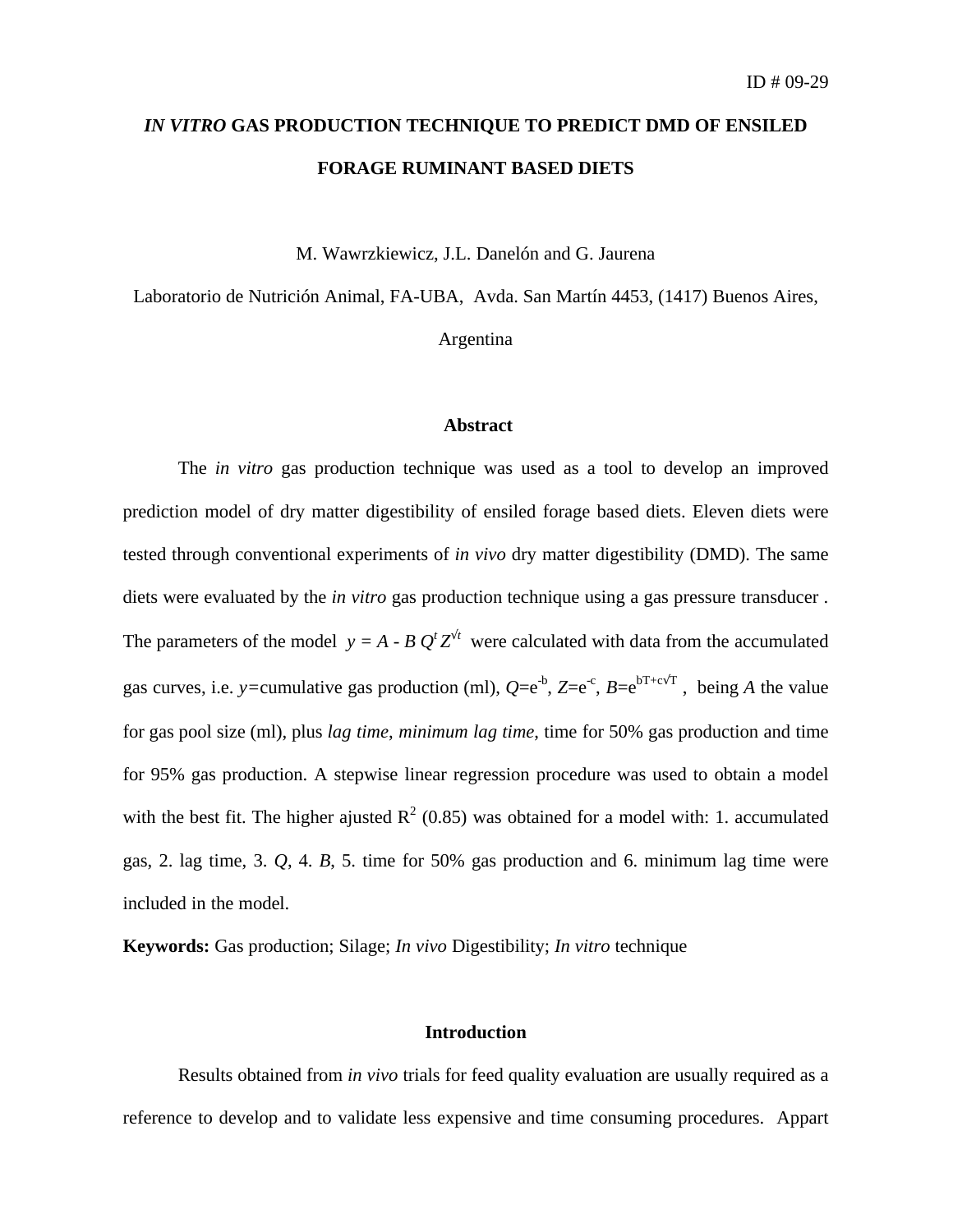from the *in vitro* DMD technique of Tilley and Terry (1963) and the detergent system of Goering and Van Soest (1970), few other methods had been generally accepted as a standard procedures for quality evaluation of forages.

After the results of Menke et al (1979), the evaluation of gas production *in vitro* was considered one of the most promising procedures, due to its potential relationship with the kinetics of feeds degradation. Summative equations, which includes data from proximal chemical analyses in addition to cumulative gas produced, has been proposed as a means of estimating the energy density of ceratin feeds (Menke and Steingass 1988). However, equations that are able to accurately predict fresh forages and silages *in vivo* DMD from *in vitro* gas produced have still to be developed. The objective of this study was to develop statistical models to estimate the *in vivo* DM digestibility of ruminants-silage-based diets using data from *in vitro* gas production.

#### **Material and Methods**

Experimental diets were: 1) CS (corn silage), 2) CS30 (corn silage + 30% concentrate), 3) CS60 (corn silage  $+60\%$  concentrate), 4) PS (alfalfa pasture based silage), 5) PSW30 (alfalfa pasture based silage + 30% wheat grain), 6) PSSr30 (alfalfa pasture based silage  $+30\%$  sorghum grain), 7) PSCP30 (alfalfa pasture based silage  $+30\%$  wet citrus pulp), 8) AS (alfalfa silage), 9) ASW30 (alfalfa silage + 30% wheat grain), 10) ASSr30 (alfalfa silage  $+30\%$  sorghum grain), 11) ASCP30 (alfalfa silage  $+30\%$  dry citrus pulp). Following procedures outlined by Schneider and Flatt (1975) and using a (3x3) Latin Square design, *in vivo* DMD values of corn silage diet and (4x4) for alfalfa pasture based silage and alfalfa silage diets were obtained. The kinetics of *in vitro* gas production of the diets were measured as suggested by Brooks and Theodorou (1997), using a gas pressure transducer (Theodorou et al 1994). Parameters describing kinetics of gas produced corresponds to those of the model of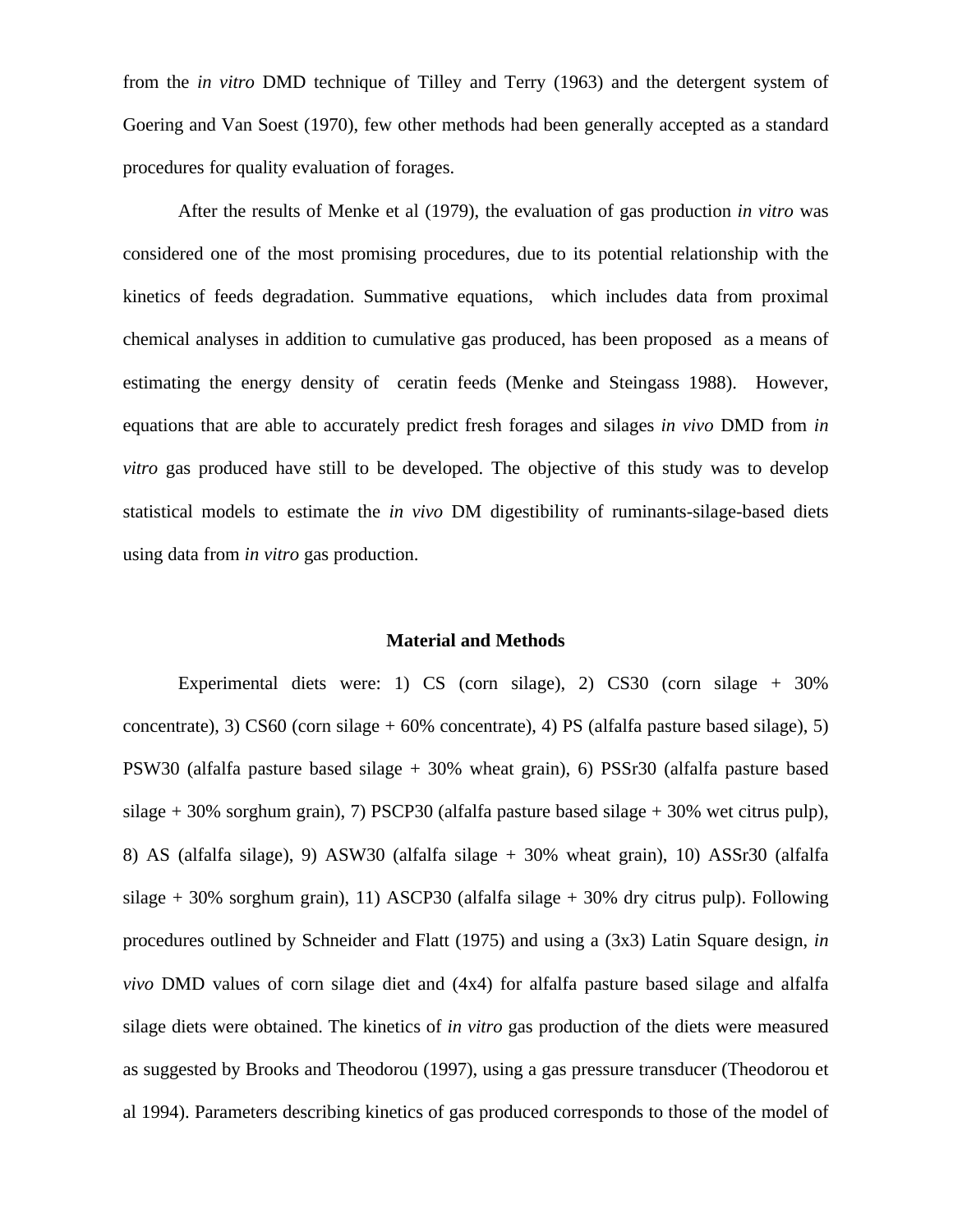France et al (1993). Linear regressions between *in vivo* DMD (*Y*) and accumulated gas production and estimated parameters from France et al (1993) model (*Xi*) were calculated with PROC GLM (SAS System for Windows v6.12, 1989-1996). Stepwise regression was used to select the model giving the best fit. In order to improve the accuracy of the regression analysis all outlier was deleted. The MLP program (Ross, 1987) was used to fit functions to the profiles of gas accumulation using the model of France et al (1993):  $y = A - B Q^t Z^{\frac{1}{t}}$ , where  $Q=e^b$ ,  $Z=e^{-c}$ , and  $B=e^{bT+c\sqrt{T}}$ . Here, *y* denotes the cumulative gas production (ml), *t* is the incubation time (h), *A* is the asymptotic value for gas pool size (ml), *T* is the lag-time, and  $b(h^{-1})$  and  $c(h^{-0.5})$  are rate constants. Variables from the model of France et al (1993) are: *X<sub>1</sub>* (144 h cummulative gas produced ), *X2* (*Q*), *X3* (*Z*), *X4* (*B*), *X5* (*A*), *X6* (*lag time*), *X<sup>7</sup>* (*minimum lag time*), *X8* (time for 50% gas production) and *X9* (time for 95% gas production).

#### **Results and Discussion**

A summary of the linear regression for each individual variable is shown in Table 1. The statistical results from the model including all variables in Table 1 are: SE= 2.797;  $R^2$ = 0.89 and  $R^2$  adjusted for d.f. = 0.83, P<0.001). The analysis of colinearity showed that  $X_2$  was highly correlated to  $X_9$ ,  $X_5$  to  $X_1$ , and  $X_2$  to  $X_3$ . Therefore, from each pair the variable with the lowest rank of entrance was deleted. After X3 and X5 were deleted, the statistics of the resulting model were SE = 2.626,  $R^2$ =0.88, and  $R^2$  adjusted for d.f. = 0.85 (a value 2.4% higher than the 0.83 from the previous model) (Table 2). The variables selected for the best model were: 144 h cummulative gas produced, B, Q, time for 50% gas production, lag and minimum lag time. The entrance of variables in the multiple regression model given by the stepwise procedure is shown in Table 2. Until present time, no reasonably values of the correlation coefficients between total gas production and in vivo DMD of silage based diets are available. Moreover, in order to write down models like these ones, usually no more than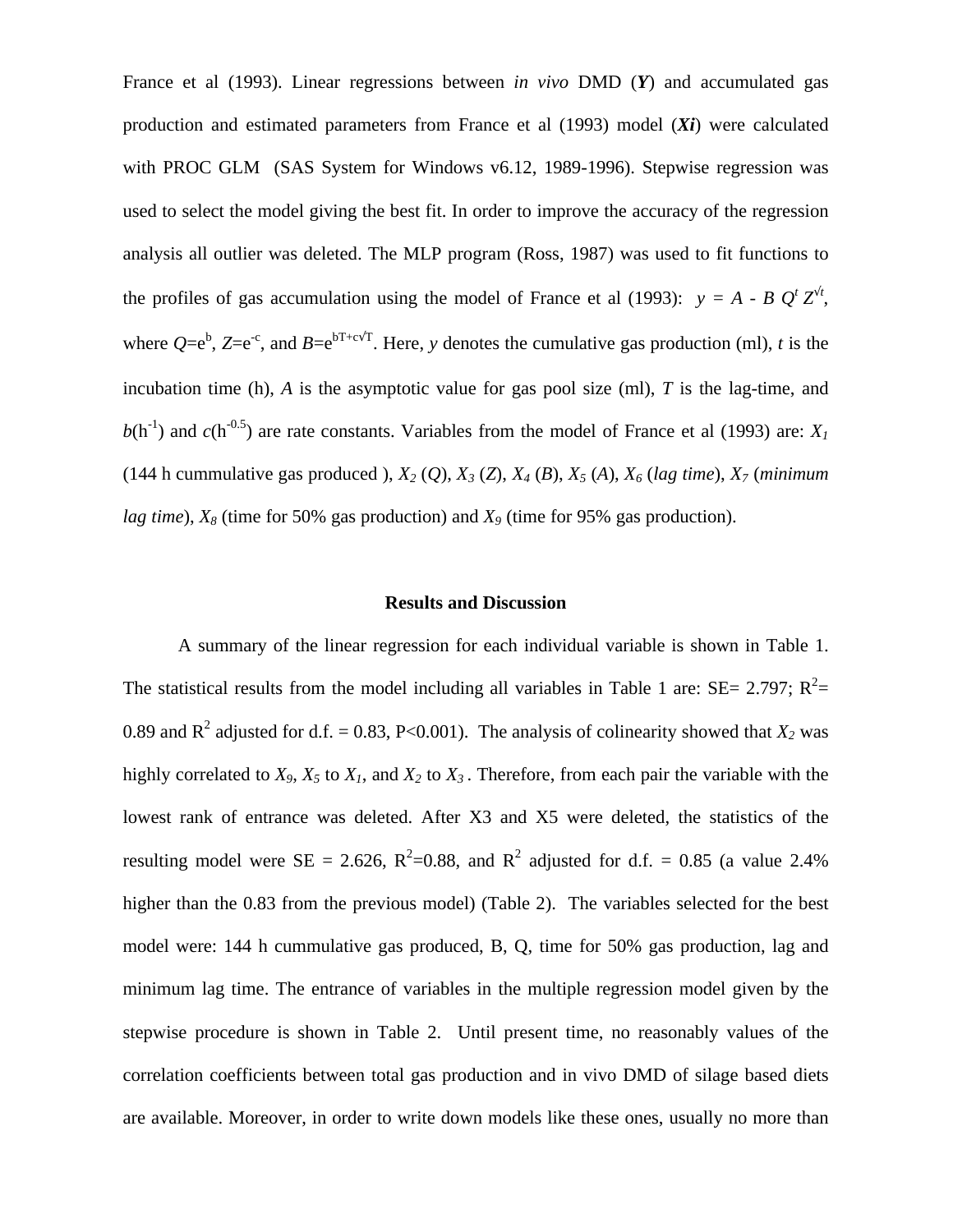the final volume of accumulated gas at end point and/or eventually information from classic chemical feed analysis (CP, NDF, ADF, Ash, etc) have been used. The parameters proposed by France et al (1993) to describe the kinetic of in vitro incubations has only been used to study ruminal microbial attachment process. Results of this research suggest that France´s parameters could be very useful to predict in vivo DMD of silage based diets. However, more than one variable should be entered into the model to obtain an acceptable level of prediction. For silage based diets 6 (out of 9) variables were used. Additional research is needed on the factors who modify the *lag time* and/or accumulated gas at differents times.

#### **References**

**Brooks, A. and Theodorou M.K**. (1996). Manual for gas production technique. Institute of Grassland and Environmental Research, Aberystwyth, UK.

**Goering H.K. and Van Soest P.J**. (1970). Forage Fiber Analysis (Apparatus, Reagements, Procedures and some Applications). Agr. Handbook N°379. Agric. Res. Serv., USDA, Washington, DC, 20pp.

**France J., Dhanoa M.S., Theodorou M.K., Lister S.J., Davies D.R. and Isac D.** (1993). A model to interpret gas accumulation profiles associated with in vitro degradation of ruminant feeds. J. Theor. Biol. **163:** 99-111.

**Menke K.H., Raab L., Salewski A., Steingass H., Fritz D. and Schneider W.** (1979). The estimation of the digestibility and metabolizable energy content of ruminant feedingstuffs from the gas production when they are incubated with rumen liquor *in vitro*. J. Agr. Sci. (Cambridge), **93:** 217-222.

**Menke K.H. and Steingass H.** (1988). Estimation of the energetic feed value obtained from chemical analysis in vitro gas production using rumen fluid. Anim. Res. Dev. **28:** 7-55.

**Schneider, B.H. and Flatt W. P.** (1975). The evaluation of feeds through digestibility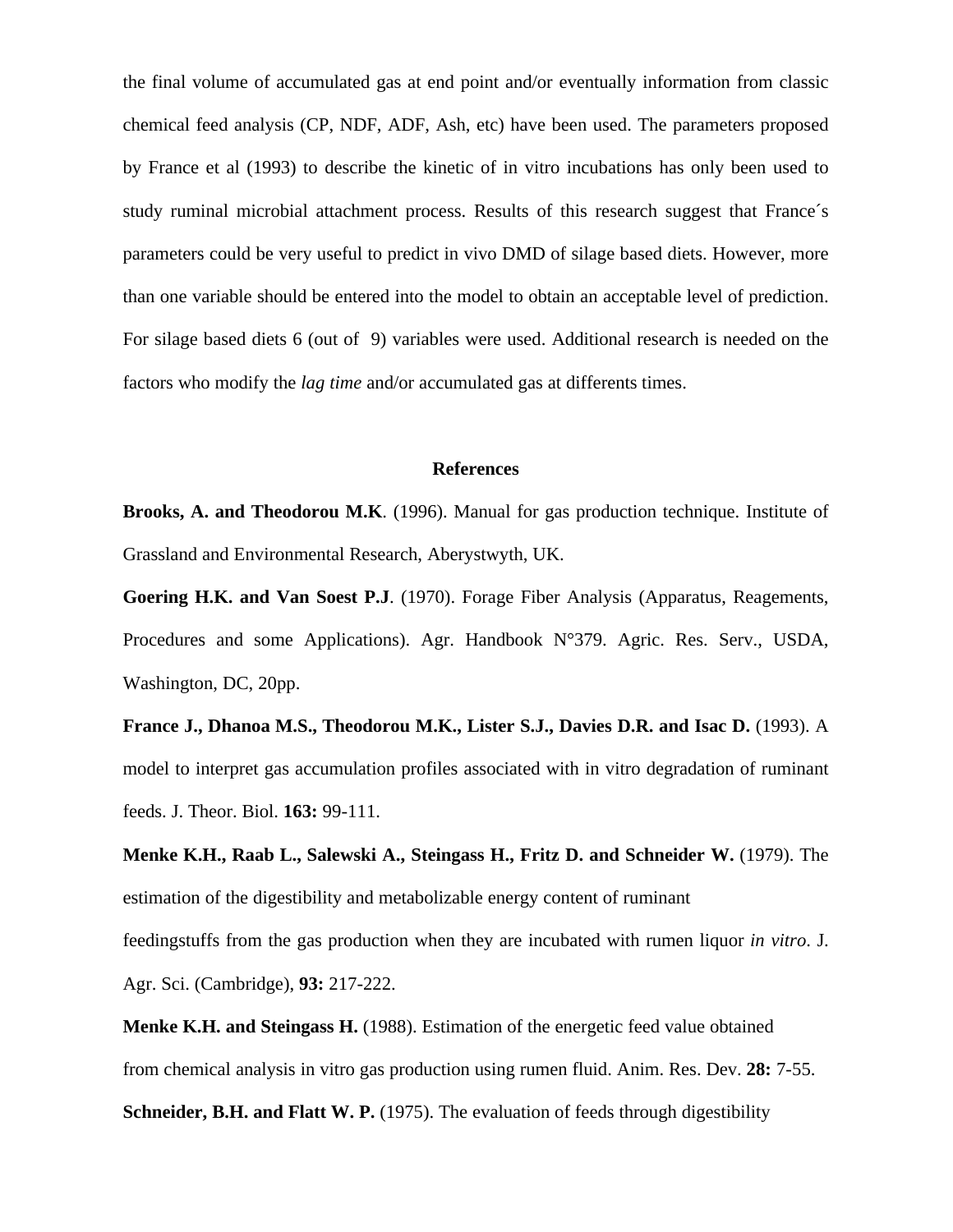experiments. Ed. by The University of Georgia Press.

**Tilley, J.M.A. and Terry R.A.** (1963). A two stage technique for the *in vitro* digestion of forage crops. J. Br. Grassl. Soc. **18:** 104-111.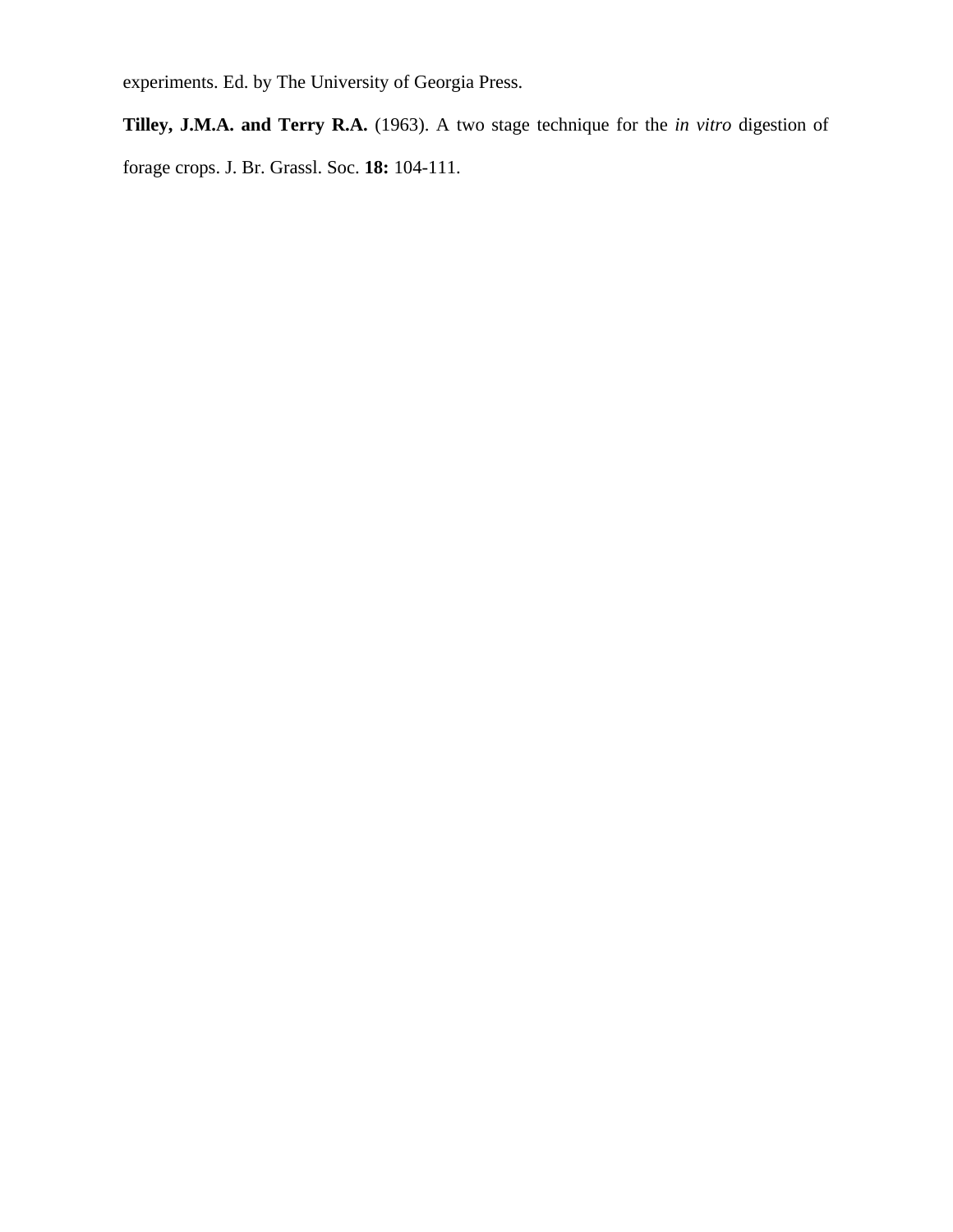| Variable include in the<br>model | $R^2$   | $R^2$ adjusted | C(p)<br><b>Mallows</b> | <b>MSE</b> | <b>SSE</b> |
|----------------------------------|---------|----------------|------------------------|------------|------------|
| Accumulated gas at 144h          | 0.55444 | 0.53588        | 44.300                 | 21.615     | 518.8      |
| $\boldsymbol{A}$                 | 0.55305 | 0.53442        | 44.507                 | 21.682     | 520.4      |
| $\boldsymbol{B}$                 | 0.55025 | 0.53151        | 44.923                 | 21.818     | 523.6      |
| $\mathcal{Q}$                    | 0.20670 | 0.17365        | 96.045                 | 38.484     | 923.6      |
| time for 95% gas production      | 0.19726 | 0.16381        | 97.450                 | 38.942     | 934.6      |
| time for 50% gas production      | 0.06061 | 0.02147        | 117.80                 | 45.571     | 1093.7     |
| Z                                | 0.01558 | $-0.02544$     | 124.50                 | 47.756     | 1146.1     |
| lag time                         | 0.01331 | $-0.02780$     | 124.80                 | 47.866     | 1148.8     |
| min. lag time                    | 0.00127 | $-0.04034$     | 126.60                 | 48.450     | 1162.8     |

**Table 1 -** Results of the linear regression for each individual variable.